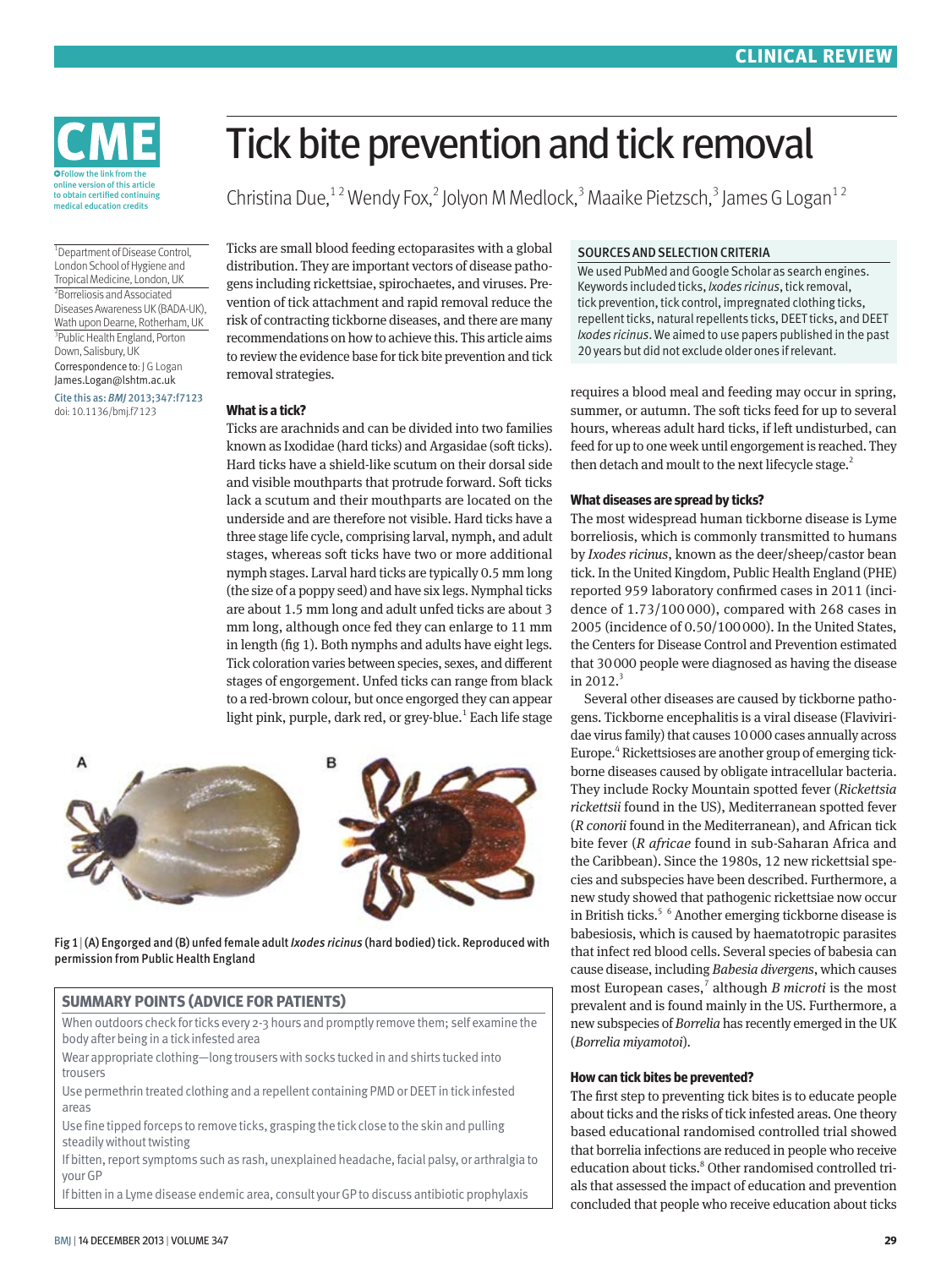# **CLINICAL REVIEW**

#### **bmj.com**

Previous articles in this series **O** Polymyalgia rheumatica (*BMJ* 2013;347:f6937)  $\bullet$  Diagnosis and management of hyperhidrosis (*BMJ* 2013;347:f6800) **•** The diagnosis and management of erythrocytosis (*BMJ* 2013;347:f6667) Central venous catheters (*BMJ* 2013;347:f6570) **•** The diagnosis and management of gastric cancer (*BMJ* 2013;347:f6367)

have greater understanding and change their attitude and behaviour to reflect this. $910$  Therefore, we recommend that medical practitioners, local authorities, and land owners and managers inform the public through appropriate means, such as information leaflets, posters, websites, and signs.

# **Which repellents are effective against ticks?**

#### *Trans-p-methane-3,8-diol (PMD)*

Lemon eucalyptus oil, with the active ingredient trans-pmethane-3,8-diol (PMD), is highly repellent against ticks, varying from 100% protection five minutes after application to 85-91% after 48 hours (laboratory studies with rabbits' ears).<sup>1112</sup> Field studies that compared untreated material and material treated with Corymbia citriodora oil and a commercial repellent (MyggA Natural)—both of which contain PMD—found a repellency of 74-85% when dragged over a tick infested area. Repellency lasted for several days, although protection was reduced to 42-45% after three to six days. $1213$  A prospective crossover clinical trial that tested Citriodiol (cis-and-trans-p-methane-3,8-diol) on volunteers found that the mean number of I ricinus ticks attached to each person was 0.5 to people wearing the repellent compared with 1.5 for controls.<sup>14</sup> PMD is recommended and has the advantage that it can be reapplied as often as necessary because it has little to no demonstrated toxicity. One review suggested that PMD should not be used in children under the age of 3 years, but this was largely because of lack of data on younger patients rather than evidence of toxic effects.<sup>15</sup>

## *N,N-diethyl-3-methylbenzamide and other synthetic repellents*

N,N-diethyl-3-methylbenzamide (DEET) is an effective and widely used insect repellent.<sup>16</sup> However, other than laboratory studies, there is little robust evidence for its efficacy against tick attachment. Laboratory studies that tested DEET against several tick species found that DEET can be effective when used in high concentrations (30%), with a repellency of 80-100%; however, the duration was short and varied from two to five hours.<sup>17-21</sup>

Other synthetic repellents, such as Picaridin and IR3535, that have been tested in laboratory trials generally show a lower efficacy than DEET.<sup>2022</sup> One exception is Ai3-37220 (a piperdine derivative), which had greater repellency than DEET over a six hour test period in a laboratory study.<sup>21</sup>

Laboratory studies show that DEET can be effective at preventing tick attachment, but efficacy is variable and short. These factors should be considered when using DEET. There has been some public concern over the safety of DEET, but those concerns are largely unfounded. Although toxic effects have been seen when DEET is ingested, $^{15}$  there is little evidence of risk associated with the use of topically applied DEET. The use of DEET has been implicated in causing seizures in a small number of children under 8 years, $14$  but the US Environmental Protection Agency states that the available data do not support a link between DEET and seizures.<sup>23</sup> A double blind randomised therapeutic trial asked pregnant women in their second and third trimesters to apply DEET on a daily basis



#### Fig 2| Diagram of the mouthparts of a hard bodied tick

and found no adverse neurological, gastrointestinal, or dermatological effects. Furthermore, there were no adverse effects on survival, growth, or development of the fetus at birth and one year later. $24$  Patients should follow the recommendations of use stated on the label with regard to application rates.

#### **Does protective clothing prevent tick bites?**

A simple preventive measure is to wear protective clothing, although this does not guarantee full protection. This includes wearing boots, long trousers tucked into socks, and long sleeved shirts tucked into trousers.<sup>25</sup> Clothing should be checked for ticks every two to three hours during a trip to tick infested areas and for up to one week after returning home because ticks can remain hidden within clothing and attach later.

## **How effective is permethrin or DEET impregnated clothing?**

The use of topically applied repellents is unlikely to achieve 100% coverage because ticks may still attach and move to unprotected skin. Additional protection can be given through the use of clothing impregnated with a toxic active ingredient. Permethrin is a synthetic pyrethroid insecticide commonly used for clothing, tents, and sleeping bags. It has low toxicity, some repellency, and other physiological effects on ticks including "hot feet" and knockdown (where the arthropod is rendered immobile).<sup>26</sup> In two field studies, clothing that had been dipped or sprayed with permethrin provided 100% protection against all life stages (tick species tested included *I dammini* and *Amblyomma americanum*), whereas DEET provided 86-92% protection. Dipping or spraying can be recommended to protect against ticks. Clothing must be retreated every 20 washes to achieve 100% knockdown after 15 minutes of contact time or more often to achieve 100% knockdown in under 15 minutes.<sup>26-28</sup>

The safest and most efficient method is thought to be polymerisation of permethrin into the fibre surface of clothing in the factory.<sup>26</sup> Field studies of clothing treated in this way showed high repellency against ticks, ranging from 93-98%, whereas clothing treated with DEET gave a repellency of 60%. Furthermore, it has a longlasting effect on the fabric and is resistant to washing. In one study, in which impregnated fabric was washed 100 times, 100% knockdown was still achieved with 15 minutes of exposure to *I ricinus* nymphs.<sup>27</sup> One non-randomised open label pilot study that asked outdoor workers to wear permethrin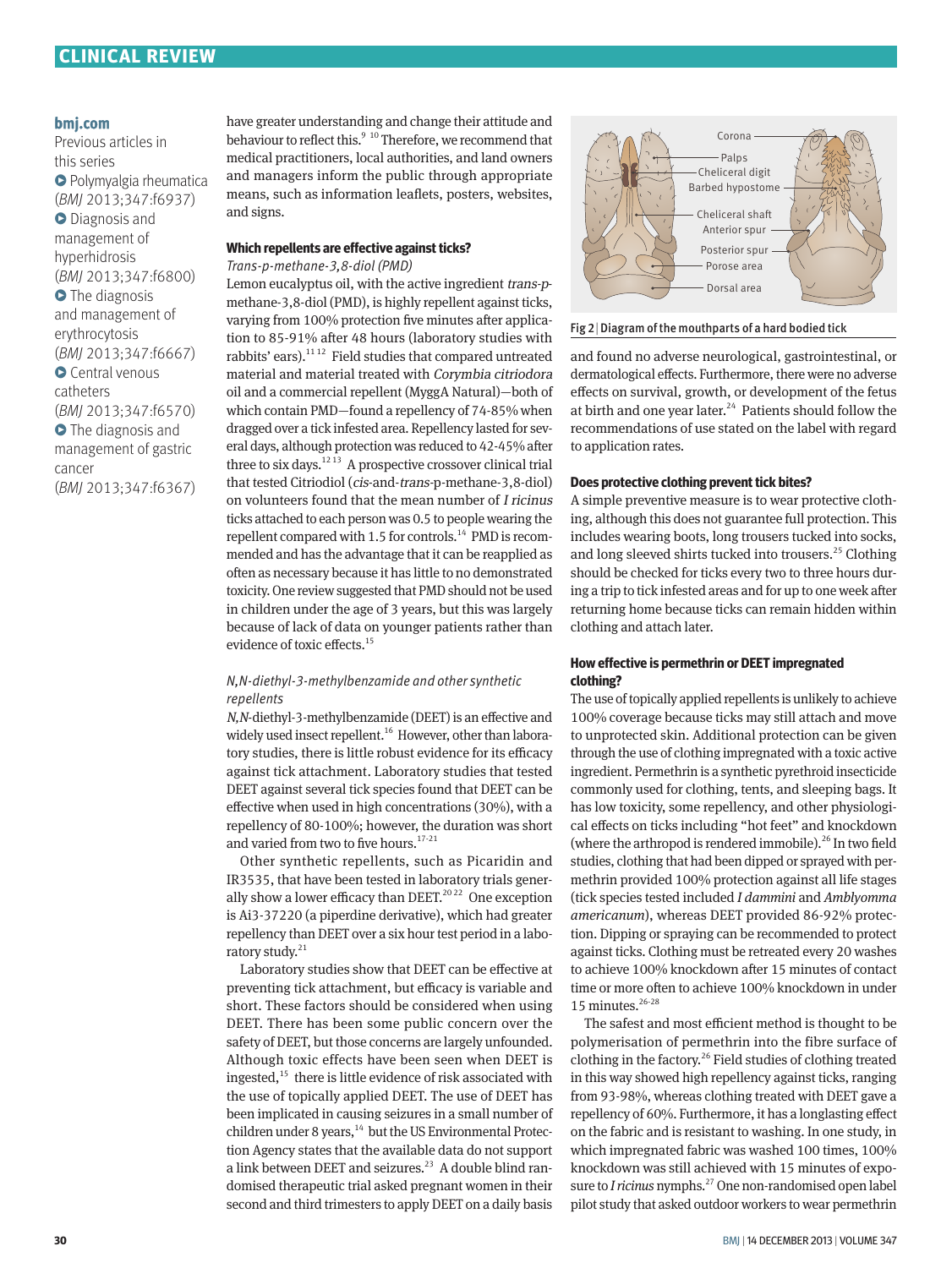treated clothing for seven months found a 93% reduction in tick bites compared with controls.<sup>29</sup> Permethrin impregnated clothing is recommended for people who spend prolonged periods of time in tick infested areas.

## **How do ticks attach and why is removal important?**

To begin feeding, ticks cut through the skin using chelicerae and insert a feeding tube, called a hypostome, into the opening (fig 2). The hypostome is covered with backward facing projections, known as denticles, which anchor the tick on to the host. Some species also secrete a cement-like substance from the salivary glands, which hardens around the mouthparts to form a collar that allows the tick to remain firmly in place. Any cement that is left in the skin may cause an allergic reaction or infection.<sup>30</sup> Tick removal is important to prevent the transmission of infectious agents and localised infection from the tick bite.

# **How quickly should a tick be removed?**

*Borrelia burgdorferi* sensu lato spirochaetes, which cause Lyme disease, reside and replicate in the midgut epithelium of the tick. When a tick attaches, the spirochaetes migrate to the salivary glands and are then transmitted to the host. Laboratory studies have shown that the risk of contracting Lyme disease is low if a tick has been attached for less that 24-36 hours, the time needed for the bacteria to migrate from the midgut to the salivary glands, and that this time frame is crucial in preventing transmission.<sup>31</sup> <sup>32</sup> The longer the tick feeds the higher the risk of contracting Lyme disease. However, a laboratory transmission study that gave rodents nymph infected feeds found that transmission occurred within 16 hours.<sup>33</sup> Furthermore, this study showed that ticks infected with *B afzelii* start to transmit infection

# ADDITIONAL EDUCATIONAL RESOURCES

#### Resources for healthcare professionals

Public Health England (www.hpa.org.uk/Topics/ InfectiousDiseases/InfectionsAZ/LymeDisease/ GeneralInformation/lym005GeneralInformation/)—Clear information on Lyme disease and links to other useful websites

Public Health England (www.hpa.org.uk/Topics/ InfectiousDiseases/InfectionsAZ/LymeDisease/)— Information on Lyme disease, epidemiological data, and Lyme disease diagnostic services in the UK. Patient leaflets and recommendations for diagnosis and treatment across Europe and North America also available Public Health England (www.hpa.org.uk/ Topics/InfectiousDiseases/InfectionsAZ/Ticks/ TickPreventionAndRemoval/)—Advice on how to prevent tick bites and minimise ticks in gardens

US Centers for Disease Control and Prevention (www.cdc. gov/ticks/removing\_a\_tick.html)—Instructions on tick removal, with a diagram

#### Resources for patients

Borreliosis and Associated Diseases Awareness UK (www. bada-uk.org/)—Clear information on many tickborne diseases found in Europe. All of the information is gathered from scientific resources or research

Patient.co.uk (www.patient.co.uk/health/lyme-disease)— Information on Lyme disease and links to patient support groups and recent articles



Fig 3|Correct tick removal with fine tipped forceps; reproduced with permission from Sebastian Kaulitzki

earlier than ticks infected with *B burgdorferi* sensu stricto, suggesting that there is variation within the species complex. Although the evidence for removing a tick within a specific timeframe is not clear, ticks should be removed sooner rather than later. We strongly recommend the use of an appropriate tool for removal. During prolonged travel in known tick infested areas, it is strongly recommended that people always carry a tick removal tool.

## **Which methods of removal don't work?**

Several methods for tick removal have been proposed that supposedly induce the tick to detach itself from the skin owing to lack of oxygen. These include rubbing petroleum jelly, gasoline, fingernail polish, or 70% isopropyl alcohol over the tick's mouthparts, or placing a lit match next to the tick. None of these methods is effective because ticks have a low respiratory rate.<sup>34</sup> Furthermore, using a lighted match could burn the skin or cause the tick to burst and spread potentially infectious fluids. One state-wide cross sectional study in the US investigated risk factors for *B burgdorferi* antibodies and found evidence that the use of gasoline to remove ticks may increase the risk of *B burgdorferi* infection (odds ratio 4.5, 95% confidence interval 1.2 to 17.6).<sup>35</sup> Some studies argue that the method of tick removal does not influence the risk of transmission of *B burgdorferi*. A laboratory study that used various methods for removal saw no difference in squeezing the tick before removing it and pulling steadily.<sup>31</sup> Another laboratory study found that crushing or gently pulling the tick were both equally effective at stopping transmission within a certain time.<sup>36</sup> These methods are not recommended because they do not promptly detach the tick and may increase the chance of the tick regurgitating its stomach contents, thereby facilitating transmission of pathogens.<sup>37</sup>

# **How should a tick be removed correctly?**

Ticks should be removed using fine forceps by steadily pulling the tick upwards (fig 3). PHE, the NHS, and studies that have examined different methods of tick removal all recommend that fine tipped forceps should be used to grasp the tick as close to the skin as possible and then to pull steadily upwards with an even pressure. They do not recommend twisting or jerking the tick because this may break the mouthparts.<sup>38-41</sup> Furthermore, one study that compared the use of forceps with other methods of tick removal found that forceps protected against *B burgdorferi* and *Rickettsia conorii*. Patients were also protected against infection and complications.<sup>42</sup>